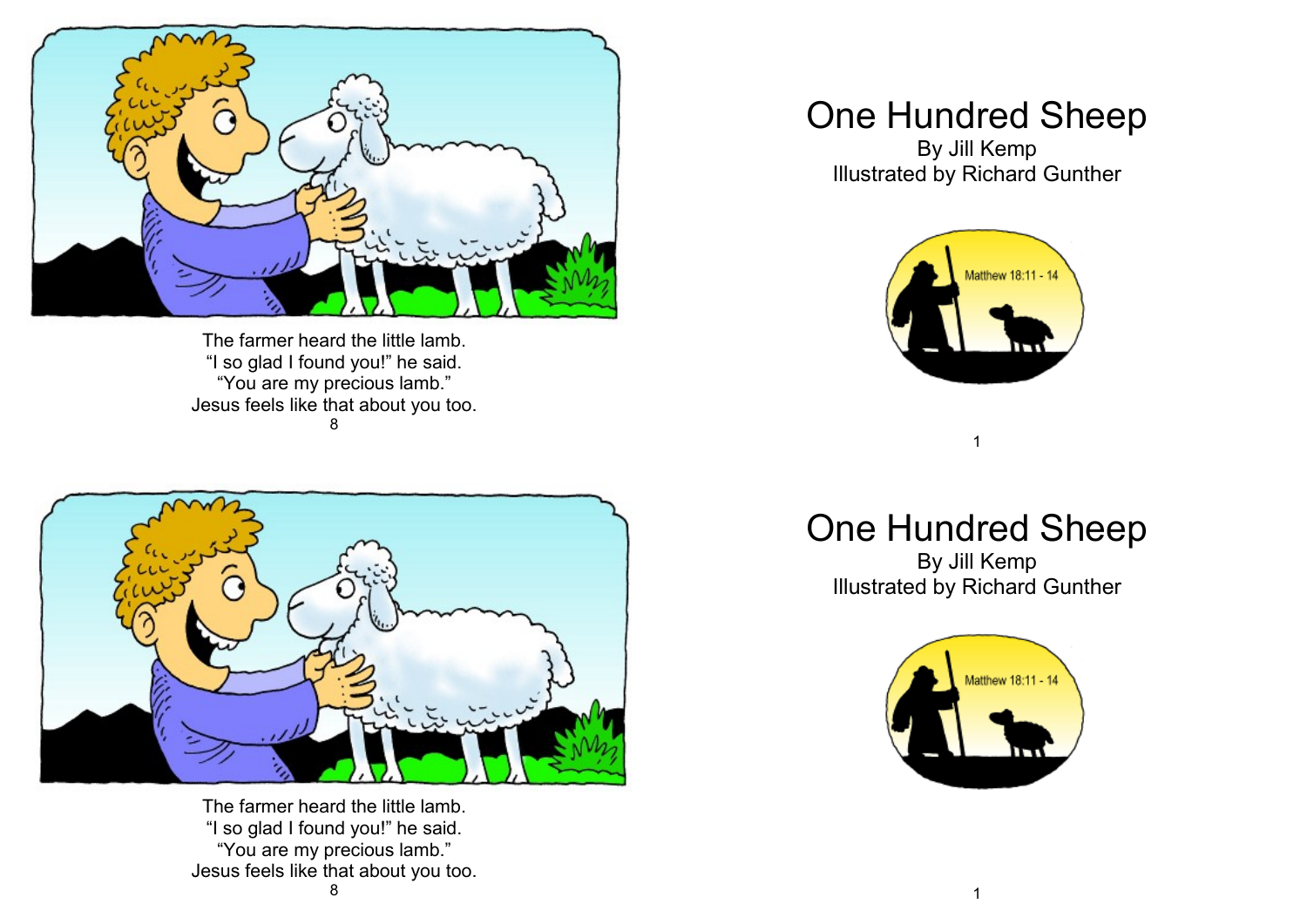

Jesus told a story about a farmer who had one hundred sheep. He loved his sheep and he kept them safe.  $\mathcal{D}$ 



The lamb was lonely and frightened. "Baa, baaa," he cried. He was sorry he hadn't stayed close to the farmer, where he would be safe. 7



Jesus told a story about a farmer who had one hundred sheep. He loved his sheep and he kept them safe.



The lamb was lonely and frightened. "Baa, baaa," he cried. He was sorry he hadn't stayed close to the farmer, where he would be safe.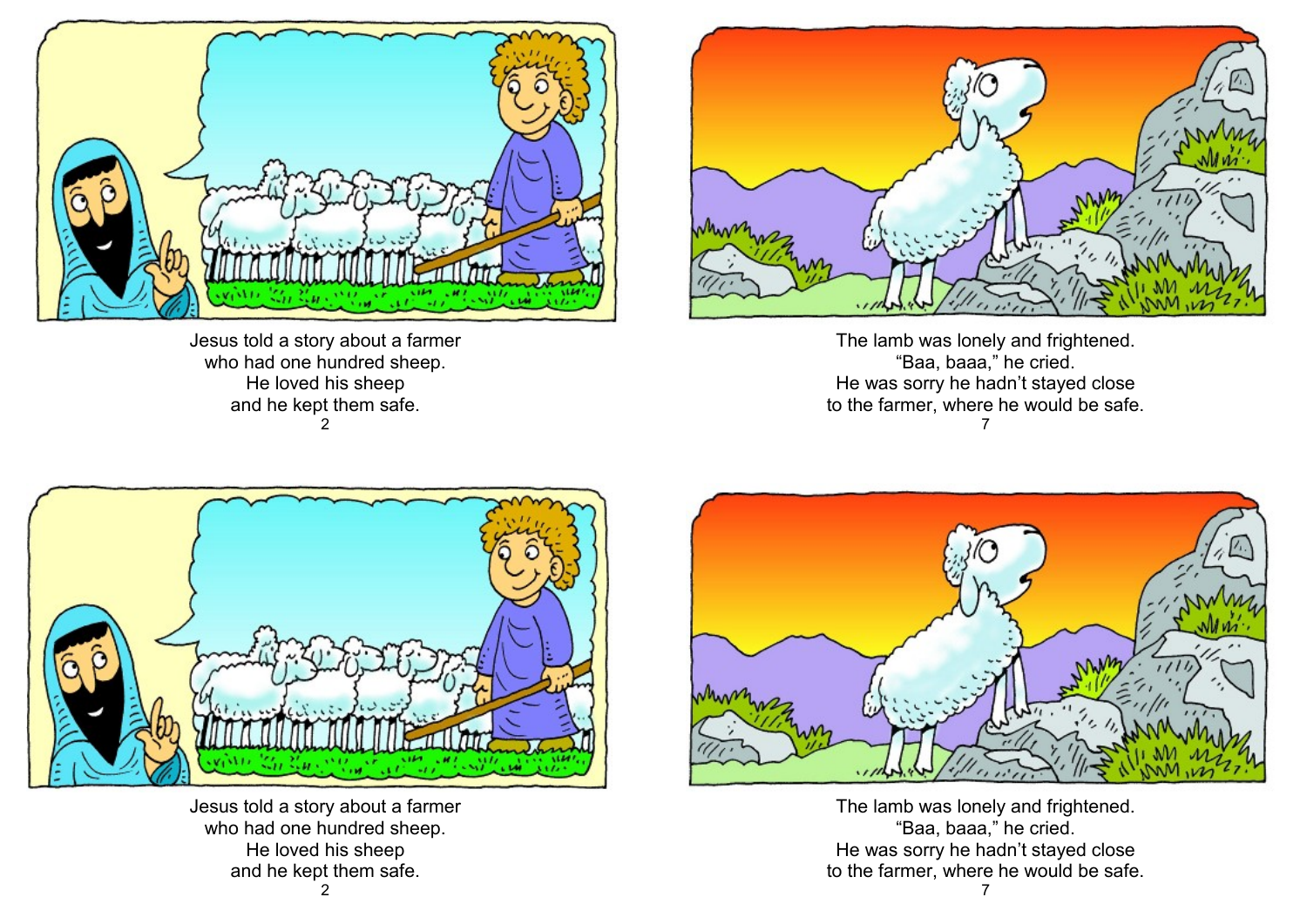

The farmer walked a long way, uphill and downhill, looking for the little lamb that was lost. 6



Every day the farmer took his sheep to find new grass to eat. One day, one little lamb went off all by himself. 3



The farmer walked a long way, uphill and downhill, looking for the little lamb that was lost.



Every day, the farmer took his sheep to find new grass to eat. One day, one little lamb went off all by himself.